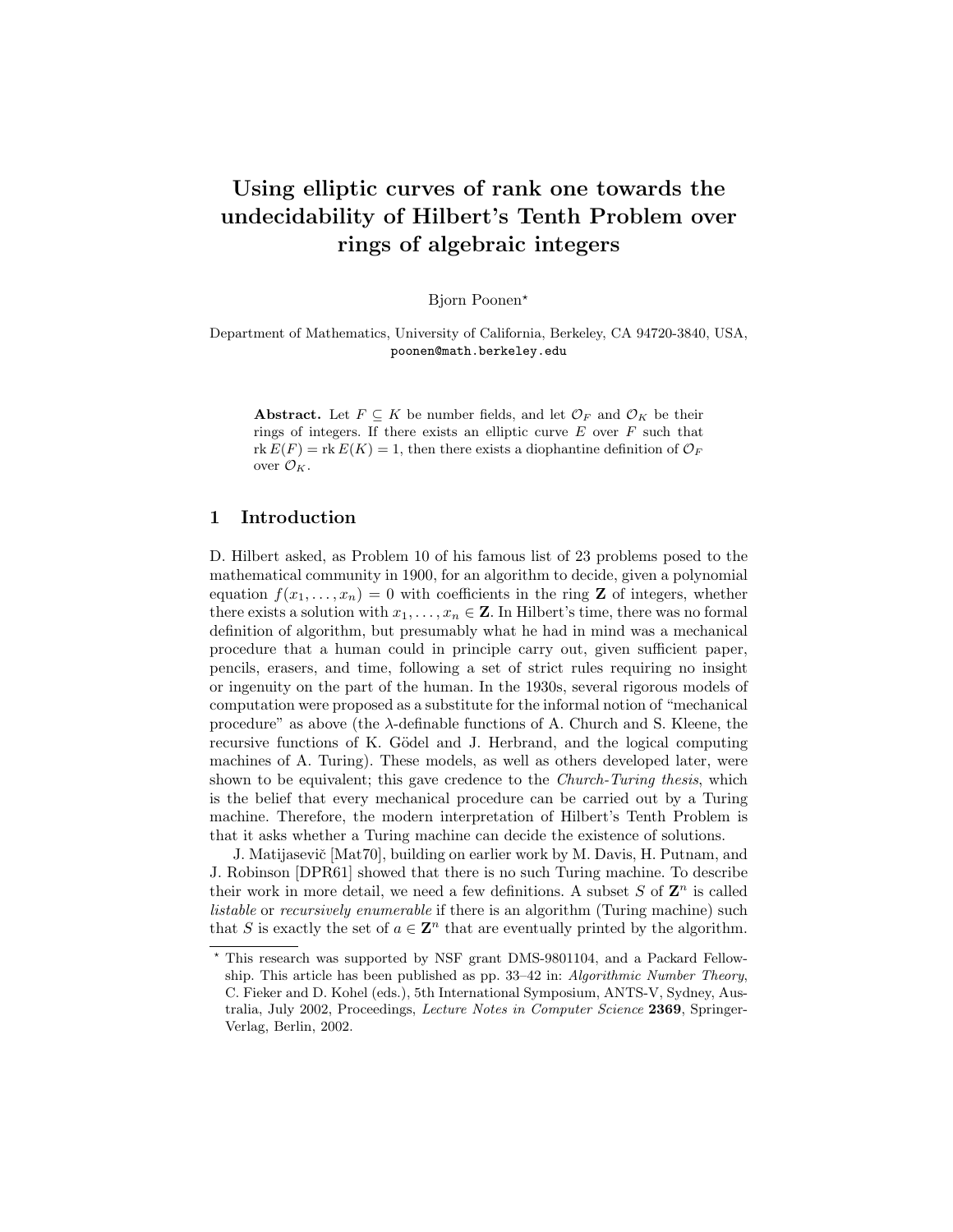A subset S of  $\mathbf{Z}^n$  is said to be *diophantine*, or to admit a *diophantine definition*, if there is a polynomial  $p(a_1, \ldots, a_n, x_1, \ldots, x_m) \in \mathbf{Z}[a_1, \ldots, a_n, x_1, \ldots, x_m]$  such that

$$
S = \{ a \in \mathbf{Z}^n : (\exists x_1, \dots, x_m \in \mathbf{Z}) \ p(a_1, \dots, a_n, x_1, \dots, x_m) = 0 \}.
$$

For example, the subset  $\mathbf{Z}_{\geq 0} := \{0, 1, 2, \dots\}$  of  $\mathbf{Z}$  is diophantine, since for  $a \in \mathbf{Z}$ , we have

$$
a \in \mathbf{Z}_{\geq 0} \iff (\exists x_1, x_2, x_3, x_4 \in \mathbf{Z}) \ x_1^2 + x_2^2 + x_3^2 + x_4^2 = a.
$$

One can show using "diagonal arguments" that there exists a listable subset  $L$  of  $\mathbb Z$  whose complement is not listable. It follows that for this  $L$ , there is no algorithm that takes as input an integer  $a$  and decides in a finite amount of time whether a belongs to  $L$ ; in other words, membership in  $L$  is undecidable.

Diophantine subsets of  $\mathbf{Z}^n$  are listable: given p, one can write a computer program with an outer loop with  $B$  running through  $1, 2, \ldots$ , and an inner loop in which one tests the finitely many  $(a_1, \ldots, a_n, x_1, \ldots, x_m) \in \mathbb{Z}^{n+m}$  satisfying  $|a_i|, |x_j| \leq B$  for all i and j, and prints  $(a_1, \ldots, a_n)$  if  $p(a_1, \ldots, a_n, x_1, \ldots, x_m)$ 0. Davis [Dav53] conjectured conversely that all listable subsets of  $\mathbf{Z}^n$  were diophantine, and this is what Matijaseviˇc eventually proved. In particular, the set L is diophantine. Hence a positive answer to Hilbert's Tenth Problem would imply that membership in  $L$  is decidable. But membership in  $L$  is undecidable, so Hilbert's Tenth Problem is undecidable too; that is, there is no algorithm that takes as input a polynomial  $p \in \mathbf{Z}[x_1, \ldots, x_n]$ , and decides whether  $p(x_1, \ldots, x_n) = 0$  has a solution in integers.

More generally, if  $R$  is any commutative ring with 1, one can define what it means for a subset of  $R^n$  to be *diophantine over* R, by replacing **Z** by R everywhere. Similarly one can speak of Hilbert's Tenth Problem over R provided that one has fixed some encoding of elements of  $R$  as finite strings of symbols from a finite alphabet, so that polynomials over  $R$  can be the input to a Turing machine. For some rings R (for example, uncountable rings) such an encoding may not be possible. In this case one should modify the problem, by specifying a countable subset P of the set of all polynomials over R and an encoding of elements of P as finite strings of symbols, and then asking whether there exists a Turing machine that takes as input a polynomial  $p \in \mathcal{P}$  and decides whether  $p(x_1, \ldots, x_n) = 0$ has a solution over R. For example, K. Kim and F. Roush [KR92] proved that Hilbert's Tenth Problem over the purely transcendental function field  $\mathbf{C}(t_1, t_2)$ is undecidable when one takes  $P$  to be the set of polynomials with coefficients in  $\mathbf{Z}[t_1, t_2]$ . Usually it is not necessary to specify exactly how the elements of  $\mathcal{P}$  are encoded, since usually given any two reasonable encodings, a Turing machine can convert between the two.

Perhaps the most important unsolved question in this area is Hilbert's Tenth Problem over the field **Q** of rational numbers. The majority view seems to be that it should be undecidable. To prove this, it would suffice to show that the subset Z of Q is diophantine over Q. On the other hand, B. Mazur has suggested that perhaps for any variety X over **Q**, the topological closure of  $X(\mathbf{Q})$  in  $X(\mathbf{R})$  has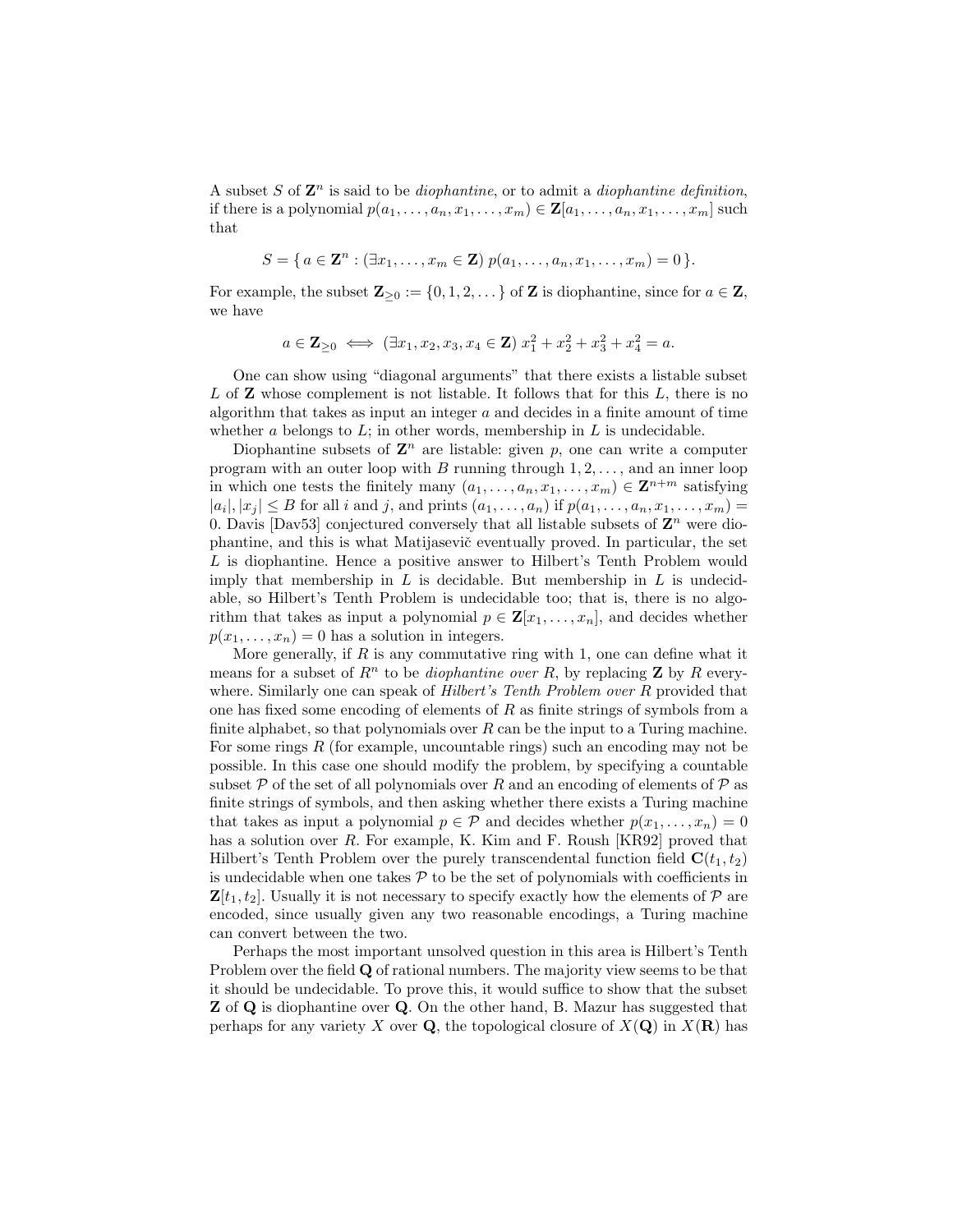at most finitely many connected components; if this is true, no such diophantine definition of Z over Q exists. See [Maz94] and the more recent articles [CZ00] and [Phe00] for further discussion.

The function field analogue, namely Hilbert's Tenth Problem over the function field  $k$  of a curve over a finite field, is known to be undecidable. The first result of this type is due to T. Pheidas [Phe91], who proved this for  $k = \mathbf{F}_q(t)$ with  $q$  odd. His argument was adapted and generalized by C. Videla [Vid94] for  $k = \mathbf{F}_q(t)$  with q even, by A. Shlapentokh [Shl92] for other function fields of odd characteristic, and finally by K. Eisenträger [Eis] for the remaining function fields of characteristic 2. Analogues are known also for many function fields over infinite fields of positive characteristic: see [Shl00a] and [Eis].

For more results concerning Hilbert's Tenth Problem, see the book [DLPVG00], and especially the survey articles [PZ00] and [Shl00b] therein. Since the publication of that book, undecidability of Hilbert's Tenth Problem has been proved also for function fields of curves X over formally real fields  $k_0$  with  $X(k_0)$ nonempty [MB] (in fact this is just one application of his results), and for function fields of surfaces over real closed or algebraically closed fields of characteristic zero [Eis].

## 2 Hilbert's Tenth Problem over rings of integers

In this article, our goal is to prove a result towards Hilbert's Tenth Problem over rings of integers. If F is a number field, let  $\mathcal{O}_F$  denote the integral closure of **Z** in F. There is a known diophantine definition of **Z** over  $\mathcal{O}_F$  for the following number fields:

- 1. F is totally real [Den80].
- 2. F is a quadratic extension of a totally real number field [DL78].
- 3. F has exactly one conjugate pair of nonreal embeddings [Phe88], [Shl89].

In particular, Hilbert's Tenth Problem over  $\mathcal{O}_F$  is undecidable for such fields F.

It is conjectured  $[DL78]$  that for *every* number field  $F$ , there is a diophantine definition of **Z** over  $\mathcal{O}_F$ . Our main theorem gives evidence for this conjecture, by reducing it to a plausible conjecture about the existence of certain elliptic curves.

Before stating our theorem, let us recall the Mordell-Weil Theorem, which states that if  $E$  is an elliptic curve over a number field  $F$ , then the abelian group  $E(F)$  is finitely generated. Let rk  $E(F)$  denote the rank of  $E(F)$ .

**Theorem 1.** Let  $F \subseteq K$  be number fields, and let  $\mathcal{O}_F$  and  $\mathcal{O}_K$  be their rings of integers. Suppose that there exists an elliptic curve E over F such that  $rk E(F)$  =  $rk E(K) = 1$ . Then there exists a diophantine definition of  $\mathcal{O}_F$  over  $\mathcal{O}_K$ .

Most of the rest of this paper is devoted to the proof of Theorem 1. But for now, we mention its application to Hilbert's Tenth Problem.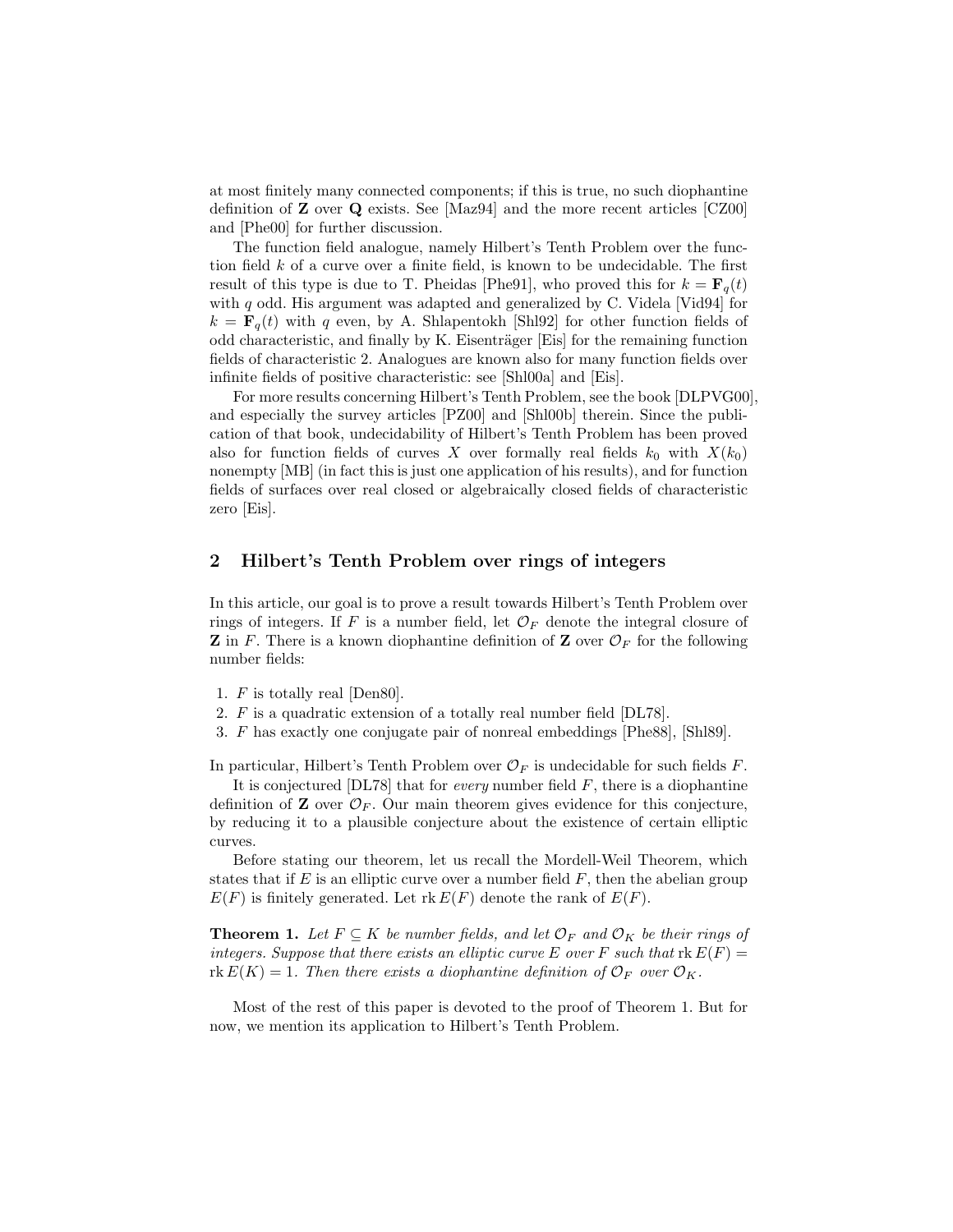**Corollary 2.** Under the hypotheses of Theorem 1, if in addition  $F$  is of one of the types of number fields listed above for which a diophantine definition of  $Z$ over  $\mathcal{O}_F$  is known, then Hilbert's Tenth Problem over  $\mathcal{O}_K$  is undecidable.

*Proof.* Theorem 1 reduces the undecidability over  $\mathcal{O}_K$  to the undecidability over  $\mathcal{O}_F$ .

J. Denef, at the end of [Den80], sketches a simple proof of Theorem 1 in the case where K is totally real and  $F = Q$ . In fact, he is also able to treat some totally real algebraic extensions  $K$  of *infinite* degree over  $Q$ . But his proof technique does not seem to generalize easily to fields that are not totally real.

Our proof of Theorem 1 is similar to that of an older result, the theorem of [DL78], which uses a 1-dimensional torus (a Pell equation) in place of the elliptic curve. We have been inspired also by the exposition of the "weak version of the vertical method" in [Shl00b] and by the ideas in [Phe00].

## 2.1 Preliminaries on diophantine sets over  $\mathcal{O}_K$

The subset  $\mathcal{O}_K - \{0\}$  of  $\mathcal{O}_K$  is diophantine over  $\mathcal{O}_K$ : see Proposition 1(c) of [DL78]. We have a surjective map  $\mathcal{O}_K \times (\mathcal{O}_K - \{0\}) \to K$  taking  $(a, b)$ to  $a/b$ . If  $S \subseteq K^n$  is diophantine over K, then the inverse image of S under  $(\mathcal{O}_K \times (\mathcal{O}_K - \{0\}))^n \to K^n$  is diophantine over  $\mathcal{O}_K$ . In this case, we will also say that S is diophantine over  $\mathcal{O}_K$ . It follows that in constructing diophantine definitions over  $\mathcal{O}_K$ , there is no harm in using equations with some variables taking values in  $\mathcal{O}_K$  and other variables taking values in K.

Given  $t \in K^{\times}$ , define the *denominator ideal* den $(t) = \{b \in \mathcal{O}_K : bt \in \mathcal{O}_K\}$ and the *numerator ideal* num(t) =  $den(t^{-1})$ . Also define num(0) to be the zero ideal. These ideals behave in the obvious way upon extension of the field.

## Lemma 3.

- 1. For fixed  $m, n \in \mathbb{Z}_{\geq 0}$ , the set of  $(x_1, \ldots, x_m, y_1, \ldots, y_n)$  in  $K^{m+n}$  such that the fractional ideal  $(x_1, \ldots, x_m)$  divides the fractional ideal  $(y_1, \ldots, y_n)$  is diophantine over  $\mathcal{O}_K$ .
- 2. The set of  $(t, u) \in K^{\times} \times K^{\times}$  such that  $den(t) | den(u)$  is diophantine over  $\mathcal{O}_K$ .
- 3. The set of  $(t, u) \in K^{\times} \times K$  such that  $den(t) \mid num(u)$  is diophantine over  $\mathcal{O}_K$ .
- 4. The set of  $(t, u) \in \mathcal{O}_K \times K^\times$  such that  $t | \text{den}(u)$  is diophantine over  $\mathcal{O}_K$ .

*Proof.* Statement 1 is clear, since the condition is that there exist  $c_{ij} \in \mathcal{O}_K$ such that  $y_j = \sum_i c_{ij} x_i$  for each j. Statement 2 follows from statement 1, since  $den(t) | den(u)$  if and only if the fractional ideal  $(u, 1)$  divides  $(t, 1)$ . Statements 3 and 4 follow from statement 2: namely,

$$
\text{den}(t) \mid \text{num}(u) \iff u = 0 \text{ or } (\exists v)(uv = 1 \text{ and } \text{den}(t) \mid \text{den}(v)),
$$
\n
$$
t \mid \text{den}(u) \iff (\exists v)(tv = 1 \text{ and } \text{den}(v) \mid \text{den}(u)).
$$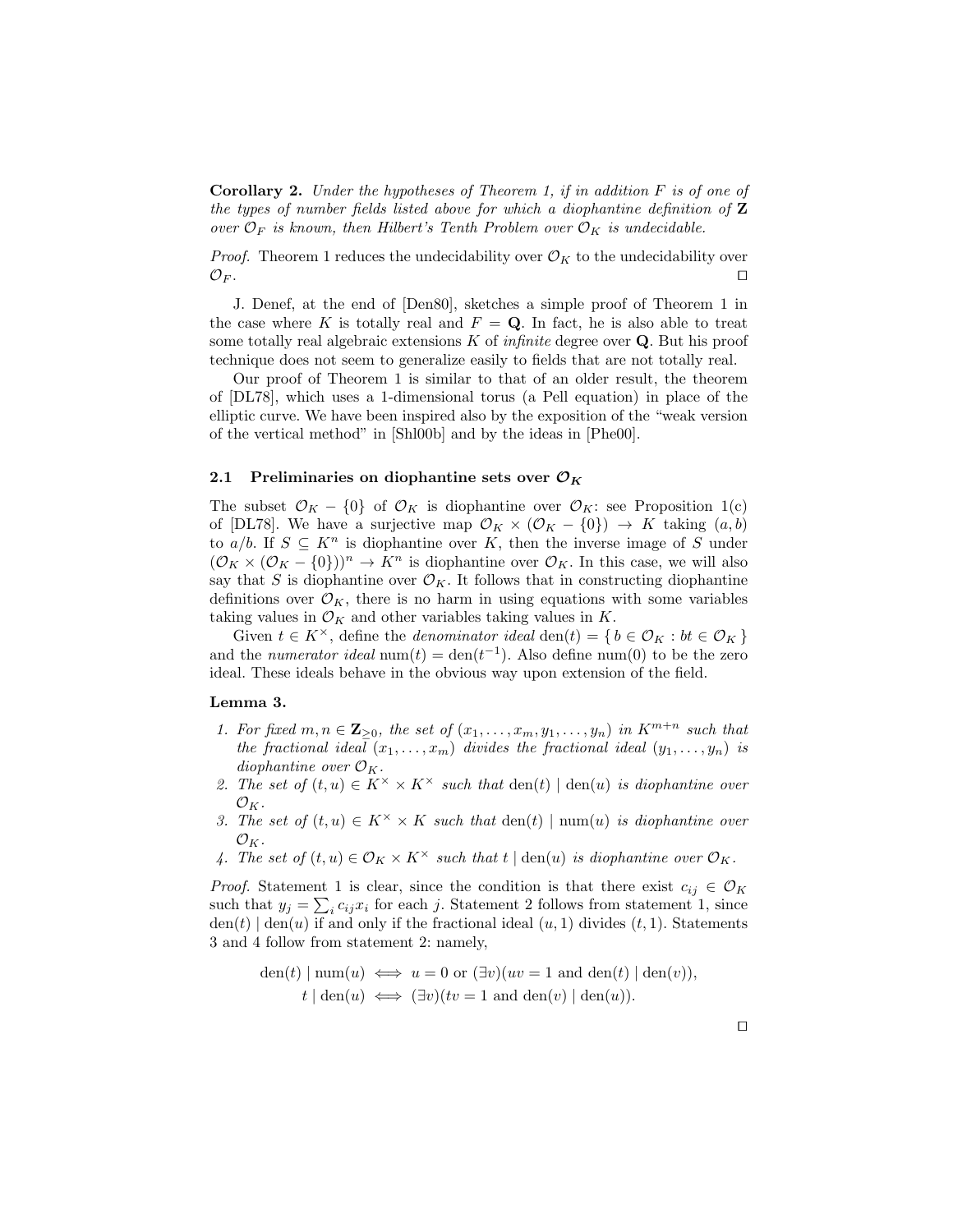#### 2.2 Bounds from divisibility in  $\mathcal{O}_K$

Let  $n = [K : \mathbf{Q}]$  and  $s = [K : F]$ . Fix  $\alpha \in \mathcal{O}_K$  such that  $\{1, \alpha, \ldots, \alpha^{s-1}\}$  is a basis for K over F. Let  $D \in \mathcal{O}_F$  denote the discriminant of this basis. If I is an ideal in  $\mathcal{O}_K$ , let  $N_{K/\mathbf{Q}}(I) \in \mathbf{Z}_{\geq 0}$  denote its norm.

**Lemma 4.** There is a positive integer  $c > 0$  depending only on F, K, and  $\alpha$ such that the following holds. Let  $I \subset \mathcal{O}_K$  be a nonzero nonunit ideal, and let  $\mu \in \mathcal{O}_K$ . Write  $\mu = \sum_{i=0}^{s-1} a_i \alpha^i$  with  $a_i \in F$ . Suppose that  $\mu(\mu+1) \cdots (\mu+n) | I$ . Then  $N_{K/\mathbf{Q}}(Da_i) \leq N_{K/\mathbf{Q}}(I)^c$ .

Proof. This is essentially Section 1.2 of [Shl00b]. The only differences are that we have specialized by taking  $l_i = -i$ , and we have generalized by replacing the element y by an ideal I: this does not affect the proof.  $\Box$ 

The following is similar to Lemma 2.5 in [Shl00b].

**Lemma 5.** There exists a constant  $c' > 0$  depending only on F and K such that the following holds: Let I be a nonzero ideal of  $\mathcal{O}_F$ . Suppose  $\mu \in \mathcal{O}_K$  and  $w \in \mathcal{O}_F$ . Write  $\mu = \sum_{i=0}^{s-1} a_i \alpha^i$  with  $a_i \in F$ . Suppose  $N_{K/\mathbf{Q}}(Da_i) < c' N_{K/\mathbf{Q}}(I)$ for all i, and  $\mu \equiv w \pmod{I\mathcal{O}_K}$ . Then  $\mu \in \mathcal{O}_F$ .

*Proof.* Choose ideals  $J_1, \ldots, J_h \subseteq \mathcal{O}_F$  representing the elements of the class group of F, and choose  $c' > 0$  such that  $c' N_{K/\mathbf{Q}}(J_j) < 1$  for all j. Choose j such that  $J_j I^{-1}$  is principal, generated by  $z \in F^{\times}$ , say. Since  $\mu \equiv w \pmod{I\mathcal{O}_K}$ , we have

$$
z(\mu - w) = z(a_0 - w) + (za_1)\alpha + \dots + (za_{s-1})\alpha^{s-1} \in \mathcal{O}_K.
$$

By Lemma 4.1 of [Shl00b] (an elementary lemma about discriminants),  $Dza_i \in$  $\mathcal{O}_F$  for  $i = 1, 2, \ldots, s - 1$ . On the other hand,

$$
|N_{K/\mathbf{Q}}(Dza_i)| = |N_{K/\mathbf{Q}}(Da_i)N_{K/Q}(z)| < c' N_{K/\mathbf{Q}}(I) \frac{N_{K/Q}(J_j)}{N_{K/Q}(I)} < 1,
$$

by definition of c', so  $Dza_i = 0$ . Thus  $a_i = 0$  for  $i = 1, 2, ..., s - 1$ . Hence  $\mu \in \mathcal{O}_F$ .

#### 2.3 Denominators of x-coordinates of points on an elliptic curve

We assume that an elliptic curve  $E$  as in Theorem 1 exists. Thus  $E$  is defined over F, and  $\text{rk } E(F) = \text{rk } E(K) = 1$ . Hence E has a Weierstrass model of the form  $y^2 = x^3 + ax + b$  and we may assume  $a, b \in \mathcal{O}_F$ . Let O denote the point at infinity on  $E$ , which is the identity of  $E(F)$ .

For each nonarchimedean place  $\mathfrak p$  of K, let  $K_{\mathfrak p}$  denote the completion of K at  $\mathfrak p$ . and let  $\mathbf F_{\mathfrak p}$  denote the residue field. Reducing coefficients modulo  $\mathfrak p$  yields a possibly singular curve

$$
E_{\mathfrak{p}} := \text{Proj } \frac{\mathbf{F}_{\mathfrak{p}}[X, Y, Z]}{(Y^2 Z - X^3 - \bar{a}XZ^2 - \bar{b}Z^3)}
$$

over  $\mathbf{F}_{\mathfrak{p}}$ . Let  $E_{\mathfrak{p}}^{\text{smooth}}$  denote the smooth part of  $E_{\mathfrak{p}}$ . Let  $E_0(K_{\mathfrak{p}})$  be the set of points in  $E(K_{\mathfrak{p}})$  whose reduction mod  $\mathfrak{p}$  lies in  $E_{\mathfrak{p}}^{\rm smooth}(\mathbf{F}_{\mathfrak{p}})$ .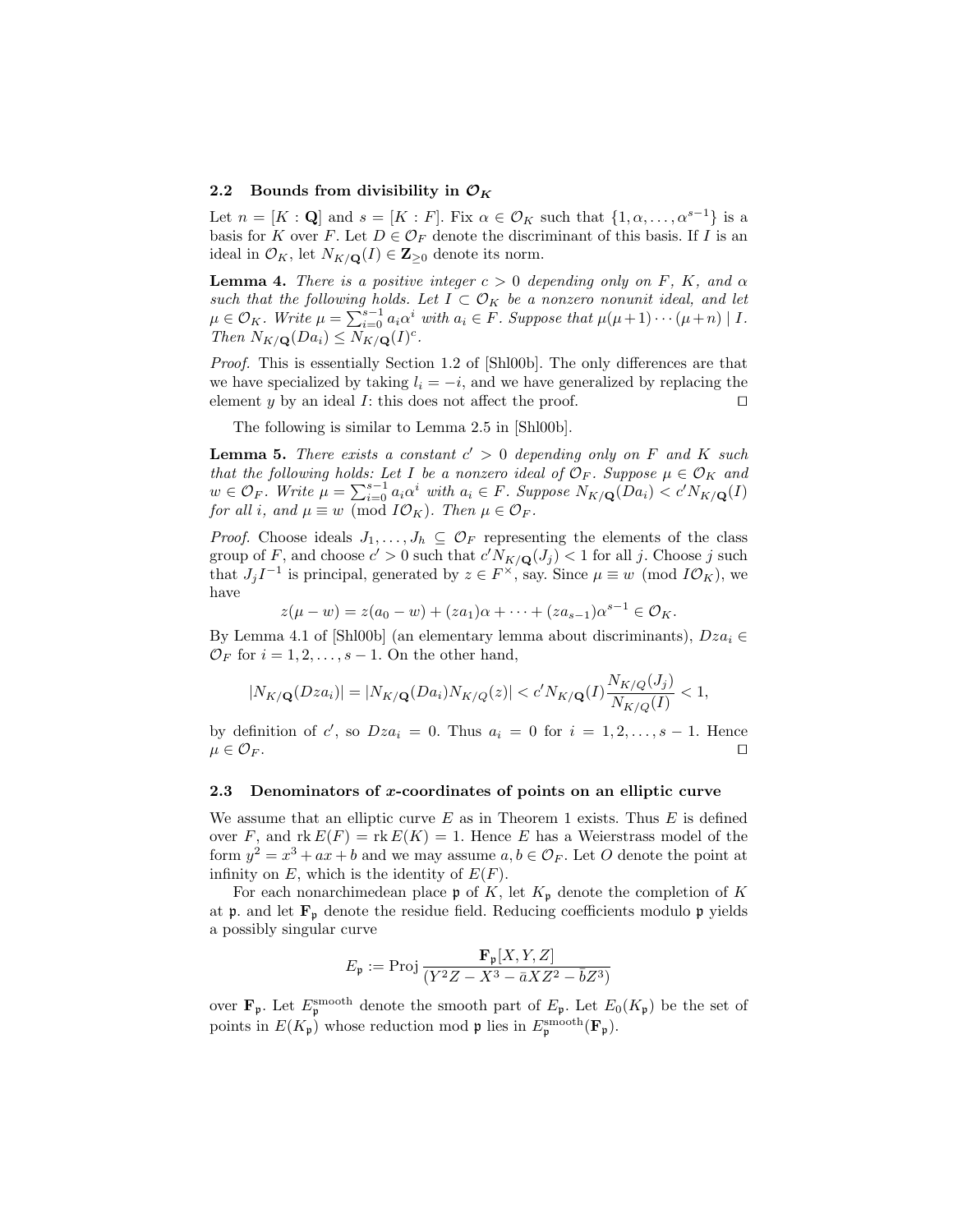## Lemma 6.

- 1.  $E_0(K_p)$  is a subgroup of  $E(K_p)$ .
- 2.  $E_{\mathfrak{p}}^{\rm smooth}(\mathbf{F}_{\mathfrak{p}})$  is an abelian group under the usual chord-tangent law.
- 3. Reduction modulo p gives a surjective group homomorphism red<sub>p</sub> :  $E_0(K_p) \rightarrow$  $E_{\mathfrak{p}}^{\mathrm{smooth}}(\mathbf{F}_{\mathfrak{p}}).$
- 4. Both  $E_0(K_p)$  and  $E_1(K_p) := \ker(\text{red}_p)$  are of finite index in  $E(K_p)$ .

Proof. For the first three statements, see Proposition VII.2.1 in [Sil92]. We have not assumed that our Weierstrass model is minimal at  $\mathfrak{p}$ , so our definition of  $E_0$  is different from the standard one in [Sil92], but this does not matter in the proofs. To prove statement 4, observe that  $E_0(K_p)$  and  $E_1(K_p)$  are open subgroups of the compact group  $E(K_p)$  in the p-adic topology.

From now on,  $r \in \mathbb{Z}_{\geq 1}$  is assumed to be a multiple of  $\#E(K)_{\text{tors}},$  of the index  $(E(K):E(F))$ , and of the index  $(E(K_{\mathfrak{p}}):E_0(K_{\mathfrak{p}}))$  for each bad nonarchimedean place **p**. Then  $rE(K)$  is a subgroup of  $E(F)$  that is free of rank 1, and  $rE(K)$  is contained in  $E_0(K_p)$  for every p.

We will need a diophantine approximation result. First we define the norm  $\| \cdot \|_v : K \to \mathbf{R}_{\geq 0}$  for each place v of K; it will be characterized by its values on  $a \in \mathcal{O}_K$ . If v is nonarchimedean and  $a \in \mathcal{O}_K - \{0\}$ , then  $||a||_v := q^{-v(a)}$  where q is the size of the residue field, and the discrete valuation  $v$  is normalized to take values in **Z**. If v is real, then  $||a||_v$  is the standard absolute value of the image of a under  $K \to \mathbf{R}$ . If v is complex, then  $||a||_v$  is the square of the standard absolute value of the image of a under  $K \to \mathbb{C}$ . Define the naive logarithmic height of  $a \in K$  by

$$
h(a) := \sum_{\text{places } v \text{ of } K} \log \max\{||a||_v, 1\}.
$$

If one sums over only the nonarchimedean places v, one obtains  $\log N_{K/\mathbf{Q}}$  den(a).

**Proposition 7.** Let  $X$  be a smooth, projective, geometrically integral curve over K of genus  $\geq 1$ . Fix a place v of K. Let  $\phi$  be a nonconstant rational function on X. Let  $P_1, P_2, \ldots$  be a sequence of distinct points in  $X(K)$ . For sufficiently large m,  $P_m$  is not a pole of  $\phi$ , so  $z_m := \phi(P_m)$  belongs to K. Then

$$
\lim_{m \to \infty} \frac{\log ||z_m||_v}{h(z_m)} = 0.
$$

*Proof.* See Section 7.4 of [Ser97].  $\Box$ 

**Lemma 8.** The following holds if r is sufficiently large: If  $P \in rE(K) - \{O\}$ and  $m \in \mathbf{Z} - \{-1, 0, 1\}$ , then

$$
\log N_{K/\mathbf{Q}} \operatorname{den}(x(mP)) \ge \frac{9}{10} m^2 \log N_{K/\mathbf{Q}} \operatorname{den}(x(P)) > 0;
$$

in particular  $den(x(mP)) \neq den(x(P))$  and  $den(x(P)) \neq (1)$ .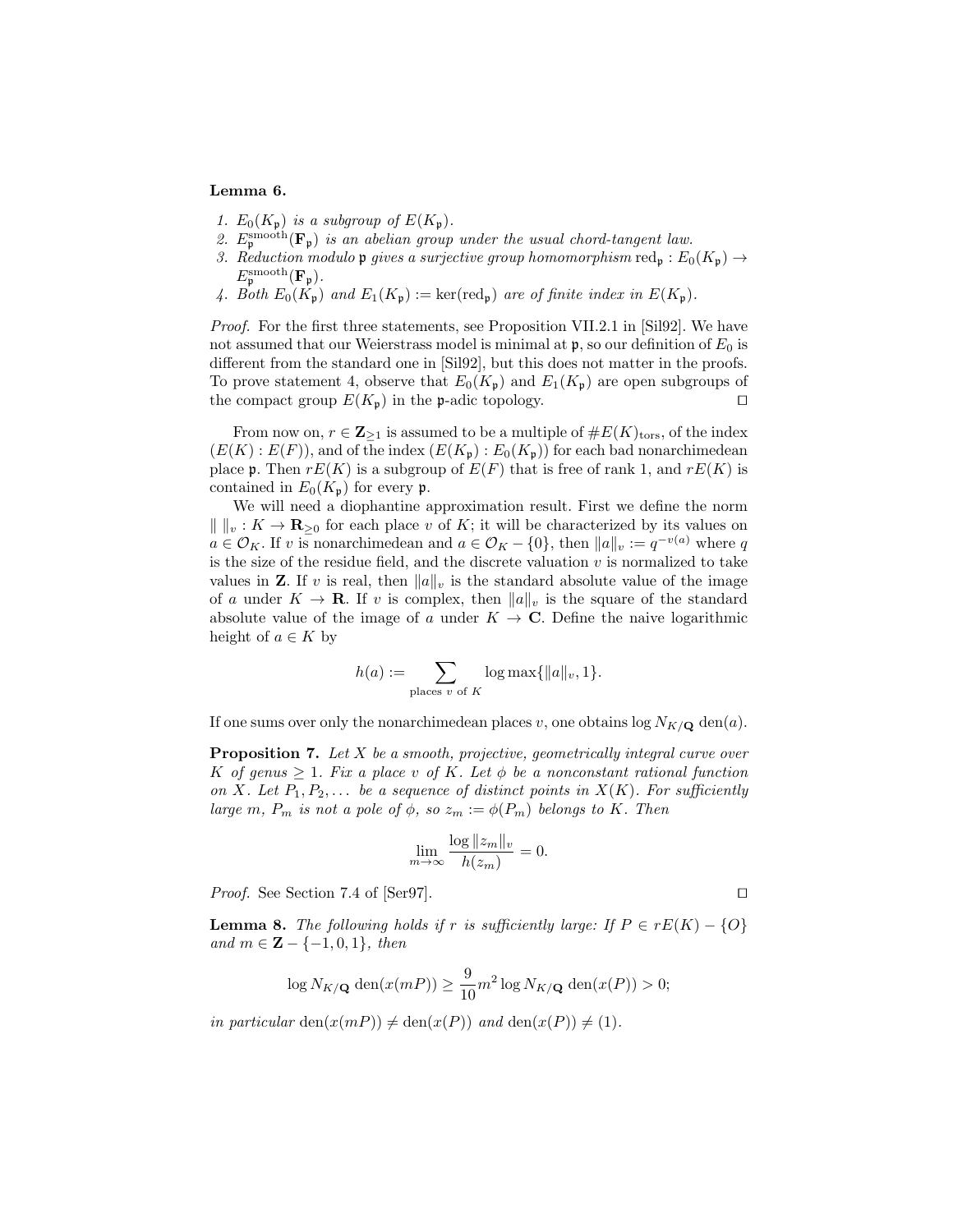*Proof.* Let  $P_1$  be a generator of  $rE(K)$ . The theory of the canonical height in Chapter 8, Section 9 of [Sil92] implies that there is a real number  $\hat{h}(P_1) > 0$ (namely, the canonical height of  $P_1$ , suitably normalized) such that  $h(x(mP_1)) =$  $m^{2}\hat{h}(P_{1})+O(1)$ , where the implied constant is independent of  $m \in \mathbb{Z}$ . Proposition 7 applied to each archimedean v, with  $X = E$  and  $\phi = x$ , shows that if we forget to include the (finitely many) archimedean places in the sum defining  $h$ , we obtain

$$
\log N_{K/\mathbf{Q}} \operatorname{den}(x(mP_1)) = (1 - o(1))h(x(mP_1)) = (1 - o(1))m^2 \hat{h}(P_1)
$$

as  $|m| \to \infty$ . The results follow for large r.

Of course, there is nothing special about  $9/10$ ; any real number in the interval  $(1/4, 1)$  would have done just as well.

### 2.4 Divisibility of denominators

From now on, we suppose that  $r$  is large enough that Lemma 8 holds.

**Lemma 9.** Let  $P, P' \in rE(K) - \{O\}$ . Then  $\text{den}(x(P)) \mid \text{den}(x(P'))$  if and only if  $P'$  is an integral multiple of  $P$ .

*Proof.* We first show that for any ideal  $I \subseteq \mathcal{O}_K$ , the set

$$
G_I := \{ Q \in rE(K) : I \mid \text{den}(x(Q)) \}
$$

is a subgroup of  $rE(K)$ . (By convention, we consider O to be an element of  $G_I$ .) Since an intersection of subgroups is a subgroup, it suffices to prove this when  $I = \mathfrak{p}^n$  for some prime  $\mathfrak{p}$  and some  $n \in \mathbb{Z}_{\geq 1}$ . Let  $\mathcal{O}_{\mathfrak{p}}$  be the completion of  $\mathcal{O}_K$ at p. Let  $\mathcal{F} \in \mathcal{O}_K[[z_1, z_2]]$  denote the formal group of E with respect to the parameter  $z := -x/y$ , as in Chapter 4 of [Sil92]. Then there is an isomorphism  $\mathcal{F}(\mathfrak{p}\mathcal{O}_{\mathfrak{p}}) \simeq E_1(K_{\mathfrak{p}})$ , given by  $z \mapsto (x(z), y(z))$  where  $x(z) = z^{-2} + \dots$  and  $y(z) = -z^{-3} + \dots$  are Laurent series with coefficients in  $\mathcal{O}_K$ . It follows that  $G_{\mathfrak{p}^n}$ is the set of points in  $rE(K)$  lying in the image of  $\mathcal{F}(\mathfrak{p}^{\lceil n/2 \rceil} \mathcal{O}_{\mathfrak{p}})$ . In particular  $G_{\mathfrak{p}^n}$  is a subgroup of  $rE(K)$ .

The "if" part of the lemma follows from the preceding paragraph. Now we prove the "only if" part. Let  $G = G_{den(x(P))}$ . Then G is a subgroup of  $rE(K) \simeq Z$ , so G is free of rank 1. Let Q be a generator of G. By definition of G, we have  $P \in G$ , so P is a multiple of Q. By the "if" part already proved,  $\text{den}(x(Q)) \mid \text{den}(x(P))$ . On the other hand,  $Q \in G$ , so  $\text{den}(x(P)) \mid \text{den}(x(Q))$ by definition of G. Thus den $(x(Q)) = \text{den}(x(P))$ . By Lemma 8,  $Q = \pm P$ . If  $den(x(P)) | den(x(P'))$ , then  $P' \in G = \mathbb{Z}Q = \mathbb{Z}P$ .

**Lemma 10.** If  $I \subseteq \mathcal{O}_K$  is a nonzero ideal, then there exists  $P \in rE(K) - \{O\}$ such that  $I | \text{den}(x(P)).$ 

*Proof.* We use the notation of the previous proof. It suffices to show that  $G_{p^n}$  is nontrivial. This holds since the image of  $\mathcal{F}(\mathfrak{p}^{\lceil n/2 \rceil} \mathcal{O}_{\mathfrak{p}})$  under  $\mathcal{F}(\mathfrak{p} \mathcal{O}_{\mathfrak{p}}) \simeq E_1(K_{\mathfrak{p}})$ is an open subgroup of  $E(K_p)$ , hence of finite index.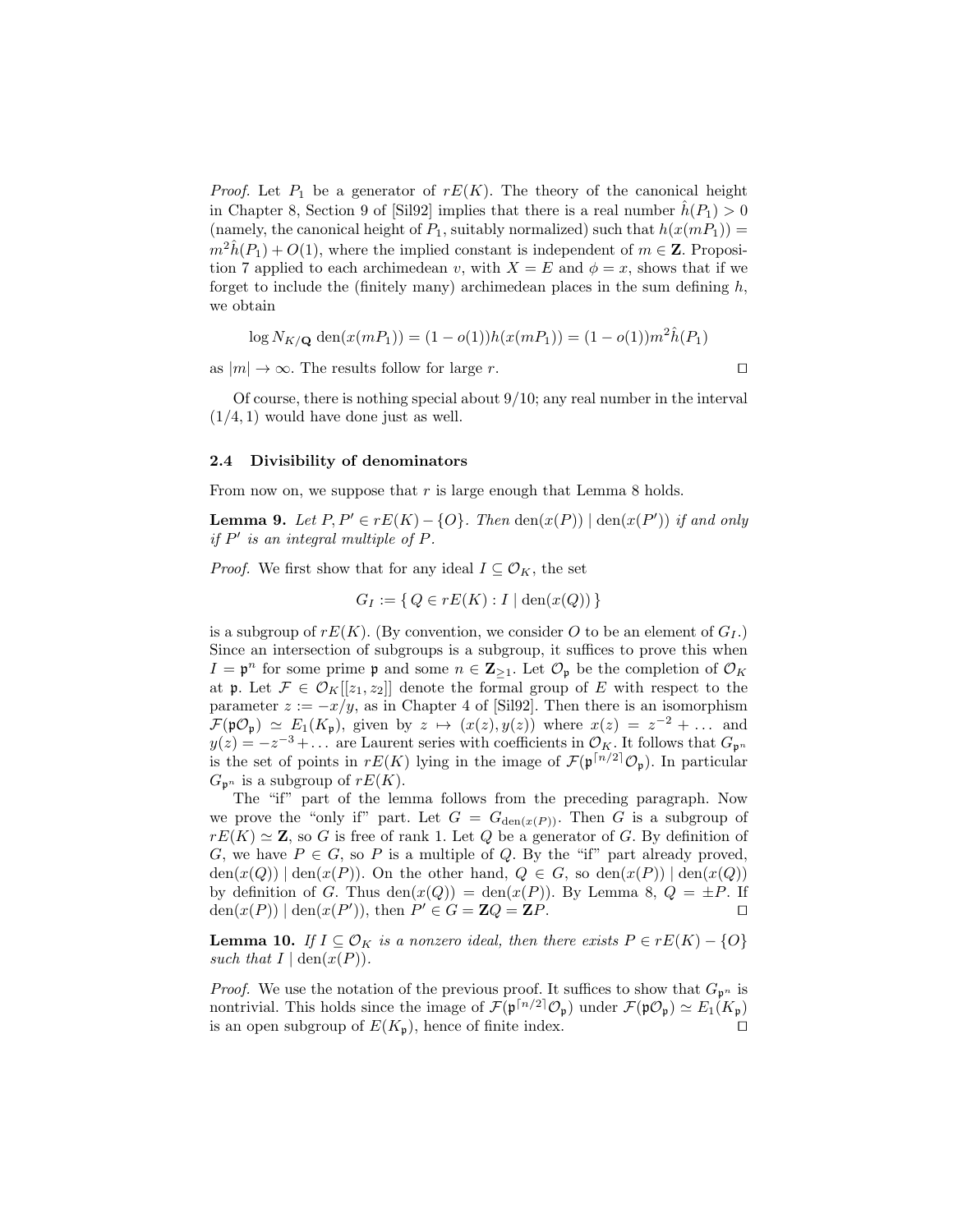**Lemma 11.** Suppose  $P \in rE(K) - \{O\}$  and  $m \in \mathbb{Z} - \{0\}$ . Let  $t = x(P)$  and  $t' = x(mP)$ . Then den(t) | num( $(t/t' - m^2)^2$ ).

*Proof.* Suppose that **p** is a prime dividing den(t). Let  $v_p : K_p \to \mathbb{Z} \cup \{ \infty \}$ denote the discrete valuation associated to **p**. Then  $n := v_p(z(P))$  is positive. Since  $x = z^{-2} + \dots$  is a Laurent series with coefficients in  $\mathcal{O}_K$ , we have  $x(P) \in$  $z(P)^{-2}(1+\mathfrak{p}^n\mathcal{O}_{\mathfrak{p}})$ . Using the formal group, we see that  $z(mP) \in mz(P)+\mathfrak{p}^{2n}\mathcal{O}_{\mathfrak{p}}$ ; in particular  $v_{\mathfrak{p}}(z(mP)) \geq n$ , so  $x(mP) \in z(mP)^{-2}(1 + \mathfrak{p}^n \mathcal{O}_{\mathfrak{p}})$ . Thus

$$
\frac{t}{t'} = \frac{x(P)}{x(mP)} \in \left(\frac{z(mP)}{z(P)}\right)^2 \left(1 + \mathfrak{p}^n \mathcal{O}_{\mathfrak{p}}\right).
$$

But  $\frac{z(mP)}{z(P)} \in m + \mathfrak{p}^n \mathcal{O}_{\mathfrak{p}},$  so  $t/t' \in m^2 + \mathfrak{p}^n \mathcal{O}_{\mathfrak{p}},$  so  $\mathfrak{p}^n \mid \text{num}(t/t'-m^2)$ . On the other hand,  $p^{2n}$  is the exact power of p dividing den(t). Applying this argument to every p proves  $\text{den}(t) | \text{num}((t/t'-m^2)^2)$ ).  $\qquad \qquad \Box$ 

## 2.5 Diophantine definition of  $\mathcal{O}_F$  over  $\mathcal{O}_K$

**Lemma 12.** With hypotheses as in Theorem 1, there exists a subset  $S \subseteq \mathcal{O}_K$ such that S is diophantine over  $\mathcal{O}_K$  and  $\{m^2 : m \in \mathbb{Z}_{\geq 1} \} \subseteq S \subseteq \mathcal{O}_F$ .

Proof. Let  $c$  and  $c'$  be the constants of Lemmas 4 and 5, respectively. By Lemma 8, if  $\ell \in \mathbb{Z}_{\geq 1}$  is sufficiently large, then

$$
c'N_{K/\mathbf{Q}}\text{den}(x(\ell P_0))^{1/2} > N_{K/\mathbf{Q}}\text{den}(x(P_0)^c)
$$

for all  $P_0 \in rE(K) - \{O\}$ . Fix such an  $\ell$ .

Let S be the set of  $\mu \in \mathcal{O}_K$  such that there exist  $P_0, P', P' \in rE(K) - \{O\}$ and  $t_0, t, t' \in F$  such that

1.  $P = \ell P_0$ 2.  $t_0 = x(P_0), t = x(P), t' = x(P')$ 3.  $(\mu + 1)(\mu + 2)...(\mu + n) | \text{den}(t_0)$ 4. den(t)  $\left| \text{ den}(t') \right|$ 5. den(t) | num( $(t/t'-\mu)^2$ )

It follows from Lemma 3 that S is diophantine over  $\mathcal{O}_K$ .

Suppose  $m \in \mathbb{Z}_{\geq 1}$ . We wish to show that  $\mu := m^2$  belongs to S. By Lemma 10, there exists  $P_0 \in rE(K) - \{O\}$  such that  $(\mu + 1)(\mu + 2) \dots (\mu + n) | \text{den}(x(P_0)).$ Let  $P = \ell P_0$  and  $P' = mP$ . Let  $t_0 = x(P_0), t = x(P)$ , and  $t' = x(P')$ . Then conditions  $(1)$ ,  $(2)$ , and  $(3)$  in the definition of S are satisfied, and  $(4)$  and  $(5)$ follow from Lemmas 9 and 11, respectively. Hence  $m^2 \in S$ .

Now suppose that  $\mu \in S$ . We wish to show that  $\mu \in \mathcal{O}_F$ . Fix  $P_0$ ,  $P$ ,  $P'$ ,  $t_0$ ,  $t$ , t' satisfying (1) through (5). By (4) and Lemma 9,  $P' = mP$  for some nonzero  $m \in \mathbb{Z}$ . By Lemma 11,  $\text{den}(t) \mid \text{num}((t/t'-m^2)^2)$ . On the other hand, (5) says that den(t) | num( $(t/t'-\mu)^2$ ). Therefore den(t)<sup>1/2</sup> | num( $\mu - m^2$ ) = ( $\mu - m^2$ ). (Note that each prime of  $\mathcal{O}_F$  or of  $\mathcal{O}_K$  that appears in den(t) must occur to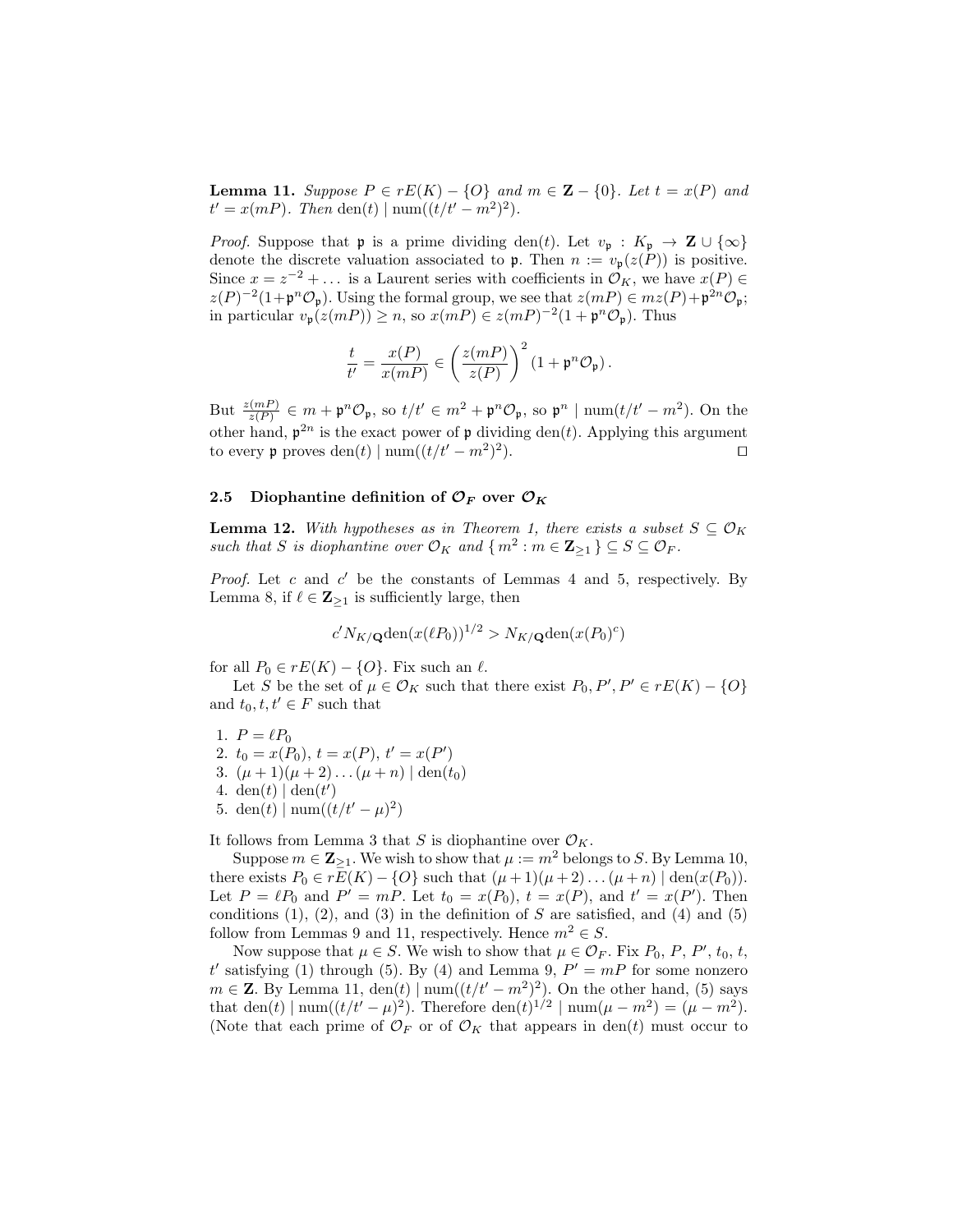an even power, since t is the x-coordinate of a point on  $y^2 = x^3 + ax + b$ . Hence  $den(t)^{1/2}$  is a well-defined ideal.) Write  $\mu = \sum_{i=0}^{s-1} a_i \alpha^i$  with  $a_i \in F$ . By (3) and Lemma 4,  $N_{K/\mathbf{Q}}(Da_i) \leq N_{K/\mathbf{Q}}(\text{den}(t_0))^c$ . By definition of  $\ell$ , we have  $N_{K/\mathbf{Q}}(\text{den}(t_0))^c < c' N_{K/\mathbf{Q}} \text{den}(t)^{1/2}$ . Combining these shows that the hypotheses of Lemma 5 hold for  $w = m^2$  and  $I = \text{den}(t)^{1/2}$  (as an ideal in  $\mathcal{O}_F$ ). Thus  $\mu \in \mathcal{O}_F$ .

*Proof of Theorem 1.* Let S be the set given by Lemma 12. Then  $S_1 := \{ s - s' : s \in S \mid s \in S \}$ s, s' ∈ S } contains all odd integers at least 3, because of the identity  $(m+1)^2$  –  $m^2 = 2m + 1$ . Next,  $S_2 := S_1 \cup \{4 - s : s \in S_1\}$  contains all odd integers, and  $S_3 := S_2 \cup \{s+1 : s \in S_2\}$  contains **Z**. Let  $\beta_1, \ldots, \beta_b$  be a **Z**-basis for  $\mathcal{O}_F$ . Then  $S_4 := \{a_1\beta_1 + \cdots + a_b\beta_b : a_1, \ldots, a_b \in S_3\}$  contains  $\mathcal{O}_F$ .

But  $S \subseteq \mathcal{O}_F$ , so  $S_i \subseteq \mathcal{O}_F$  for  $i = 1, 2, 3, 4$ . In particular,  $S_4 = \mathcal{O}_F$ . Also, S is diophantine over  $\mathcal{O}_K$ , so each  $S_i$  is diophantine over  $\mathcal{O}_K$ . In particular,  $\mathcal{O}_F = S_4$ is diophantine over  $\mathcal{O}_K$ .

#### 2.6 Questions

- 1. Is it true that for every number field  $K$ , there exists an elliptic curve  $E$  over **Q** such that  $rk E(Q) = rk E(K) = 1$ ? The author would conjecture so. If so, then Hilbert's Tenth Problem over  $\mathcal{O}_K$  is undecidable for every number field  $K$ .
- 2. Can one weaken the hypotheses of Theorem 1 and give a diophantine definition of  $\mathcal{O}_F$  over  $\mathcal{O}_K$  using any elliptic curve E over K with rk  $E(K) = 1$ , not necessarily defined over F? Such elliptic curves may be easier to find. But our proof of Theorem 1 seems to require the fact that  $E$  is defined over F and has  $rk E(F) = 1$ , since Lemma 5 fails if the ideal I of  $\mathcal{O}_F$  is instead assumed to be an ideal of  $\mathcal{O}_K$ .
- 3. Can one prove an analogue of Theorem 1 in which the elliptic curve is replaced by an abelian variety?

## References

| [CZ00]                   | Gunther Cornelissen and Karim Zahidi, Topology of Diophantine sets:<br>remarks on Mazur's conjectures, Hilbert's tenth problem: relations with |
|--------------------------|------------------------------------------------------------------------------------------------------------------------------------------------|
|                          | arithmetic and algebraic geometry (Ghent, 1999), Amer. Math. Soc.,                                                                             |
|                          | Providence, RI, 2000, pp. 253–260.                                                                                                             |
| $\left[$ Dav $53\right]$ | Martin Davis, <i>Arithmetical problems and recursively enumerable predi-</i>                                                                   |
|                          | cates, J. Symbolic Logic 18 (1953), 33-41.                                                                                                     |
| [Den 80]                 | J. Denef, <i>Diophantine sets over algebraic integer rings. II</i> , Trans. Amer.                                                              |
|                          | Math. Soc. 257 (1980), no. 1, 227-236.                                                                                                         |
| [DL78]                   | J. Denef and L. Lipshitz, <i>Diophantine sets over some rings of algebraic</i>                                                                 |
|                          | <i>integers</i> , J. London Math. Soc. (2) 18 (1978), no. 3, 385-391.                                                                          |
| [DLPVG00]                | Jan Denef, Leonard Lipshitz, Thanases Pheidas, and Jan Van Geel (eds.),                                                                        |
|                          | Hilbert's tenth problem: relations with arithmetic and algebraic geometry,                                                                     |
|                          | American Mathematical Society, Providence, RI, 2000, Papers from the                                                                           |
|                          | workshop held at Ghent University, Ghent, November 2–5, 1999.                                                                                  |